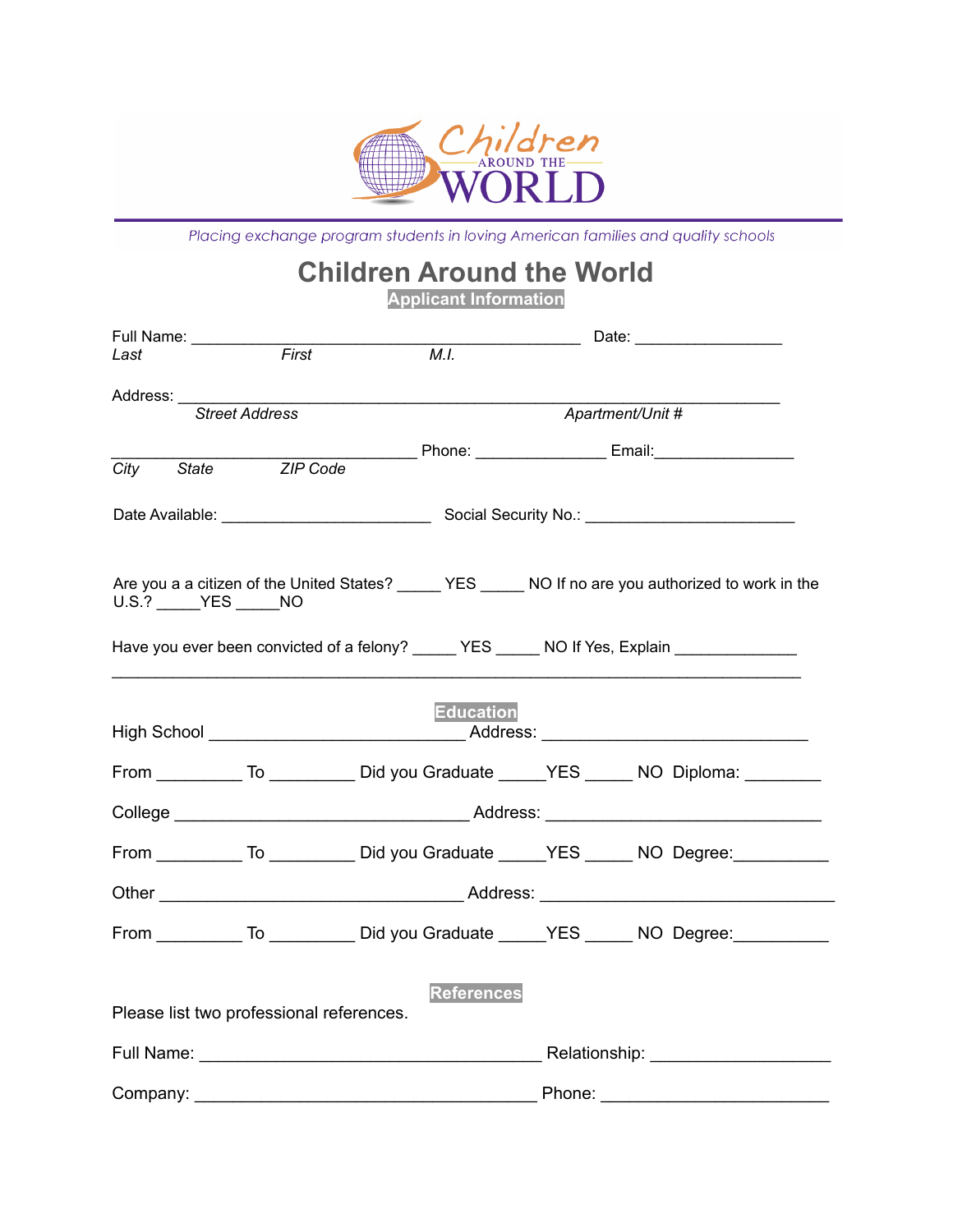|          | <b>Previous Employment</b> |
|----------|----------------------------|
|          |                            |
|          |                            |
|          |                            |
|          |                            |
|          |                            |
|          |                            |
|          |                            |
|          |                            |
|          |                            |
|          |                            |
|          |                            |
| Address: |                            |
|          |                            |
|          |                            |
|          |                            |
|          | Questionnaire              |